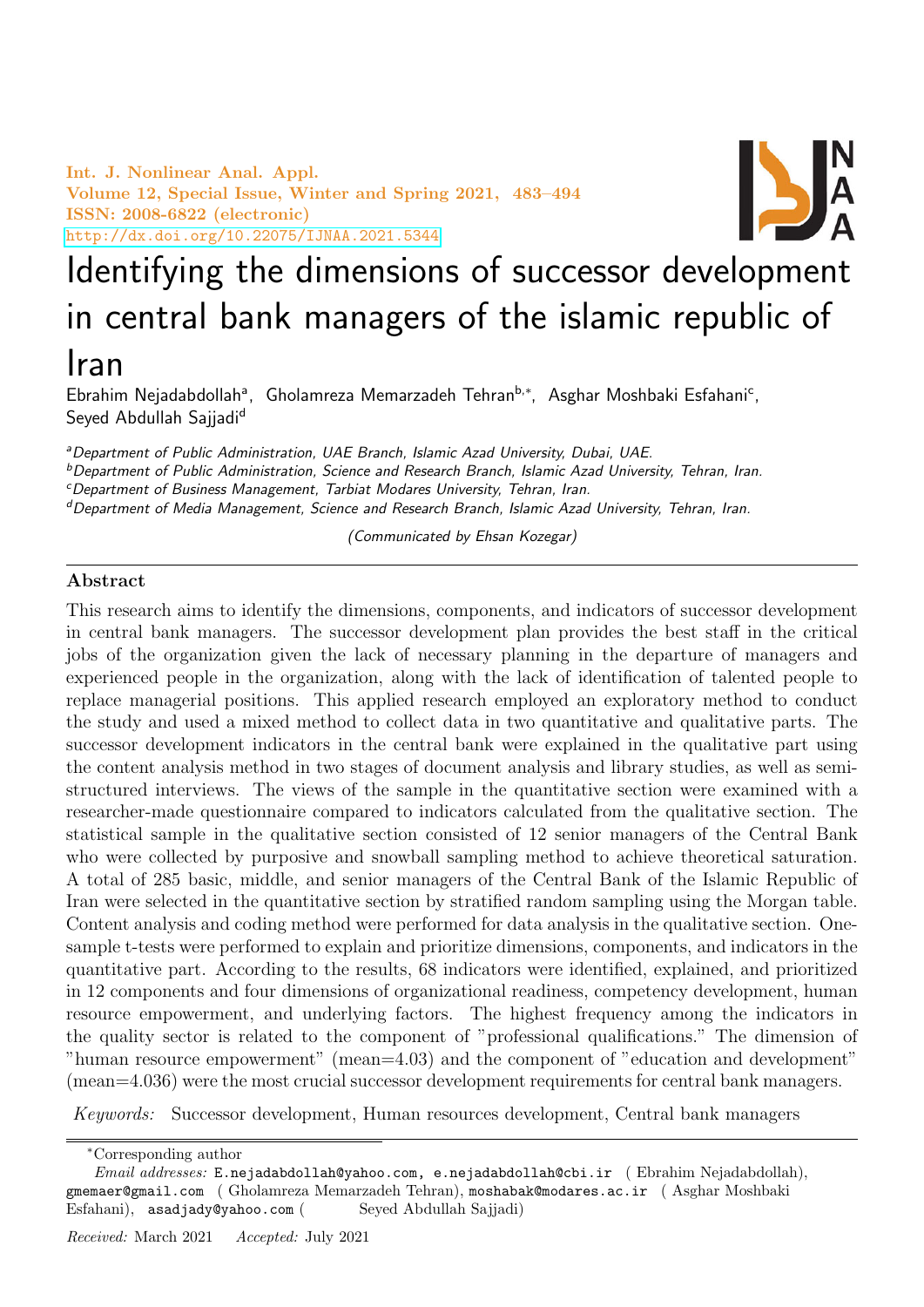# 1. Introduction

There are several challenges in human resource management considering the economic development across the world, the extensive global communications, the rapid transfer of innovative technology, the growing trade, and the migration of large numbers of people [\[24\]](#page-11-0). Moreover, the expansion of labor diversity, changes in business environments, and the skills gained from the Fourth Industrial Revolution have led to an ever-changing environment and challenging and complex conditions where organizations must compete to acquire and retain key talent in these situations [\[31\]](#page-11-1).

In some organizations, the successor development plans are implemented to ensure successful leadership because senior executives of these organizations believe that successor development provides the organization's future success and identifies differences between management and employee goals [\[25\]](#page-11-2).

Managers of many organizations and industries are unaware of the importance of successor development. One of the most critical areas is the banking industry, which has a serious role in implementing the country's economic and monetary programs. In the past, the Central Bank of the Islamic Republic of Iran used to act more based on subjective criteria and tastes to appoint employees to managerial positions and did not use the correct methods, approaches, and tests based on the scientific and modern principles of human resources. The recommendation of the higher authority played an influencial role in most staff appointments to managerial positions for selecting people from all employees with the same conditions. According to the studies, the lack of codified policies in successor development of central bank managers has caused delays, failure to provide appropriate services to clients and other related units, and a suitable platform for illegal actions and personal abuse. The results of human resources studies in the Central Bank of the Islamic Republic of Iran have indicated an increase in the outflow of specialized and experienced managers, a lack of alternative management forces, and a lack of a codified and executive mechanism in replacing managers.

According to the latest reports of the Central Bank Human Resources Council last year, competent managers are one of the most fundamental recent challenges in the field of human resources of the Central Bank. Given the role of the Central Bank of the Islamic Republic of Iran in the monetary and banking policy of the country, identifying and empowering competent people in this organization is necessary. Hence, determining the dimensions of successor development in the Central Bank promotes and purposefully appoints them is essential given the lack of required mechanisms to implement the successor development process. Therefore, the present study seeks to answer the question, "what are the indicators, components, and dimensions of successor development of central bank managers?"

### 2. Theoretical foundations and research literature

Today, successor development is an essential part of the organization's human resources tasks and the strategic plan process because of ensuring the continuity of leadership in the organization and train internal successors to key positions in the organization as an essential and systematic tool.

One of the most critical factors for the success or failure of organizations in implementing the successor development n planning system is the level of support and participation of managers in implementing this issue. Qelich Lee et al. [\[27\]](#page-11-3) indicated that the support and participation of managers in successor development is the most crucial factor in Bank Refah Kargaran. In other words, participation, practical support, and direct responsibility of the organization's senior management are required to successfully implement successor development systems. This support and participation must be fully evident to show that all organization's management team members believe in this action and are actively involved in it.

When inappropriate leaders are placed in positions of authority, retaining employees can be difficult for the organization or company [\[20\]](#page-11-4). Unscheduled public sector leaders face higher employee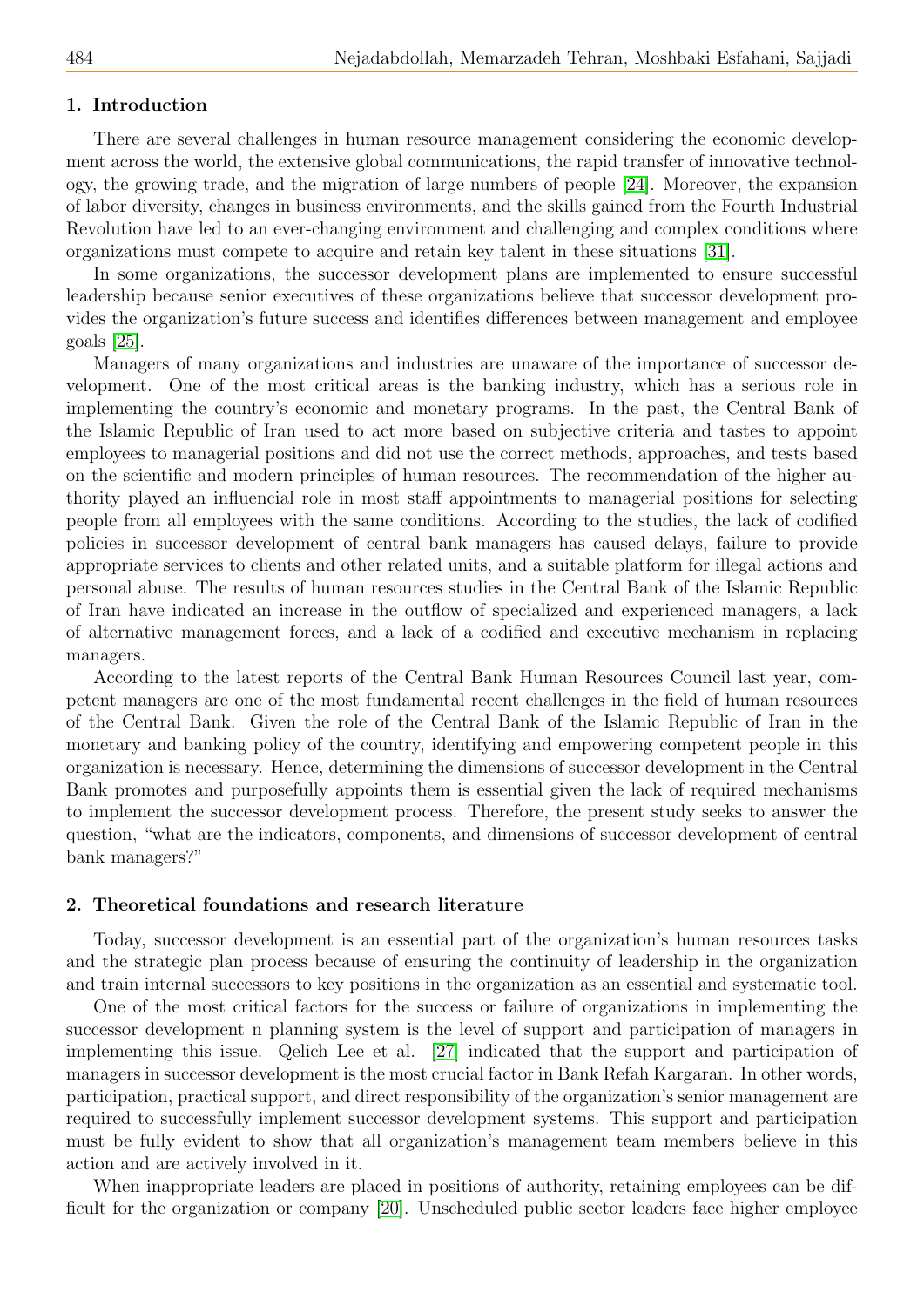turnover rates and lower overall stability [\[3\]](#page-10-0). Haworth [\[25\]](#page-11-2) believes that successor development guarantees the organization's future success, and organizations that do not have or use inefficient successor development plans will suffer more losses in the face of the withdrawal of their forces. In addition, the mediating role of employee participation in the relationship between successor development planning performance and employee performance in organizations is essential [\[1\]](#page-10-1).

According to Mir Mohammadi and Hassanpour [\[21\]](#page-11-5), the strategic issue of successor development has been forgotten in the Iranian administrative system, and there is no expertized planning to fill the gap of the departed forces. Most managers do not pay much attention to the organization's needs for successor development in the long run, and subordinates are not well educated for the organization's future needs.

Jafarpour stated that organizational strategy and culture are the basis for successor development and the commitment of senior managers guarantees its implementation since the process is based on the culture and strategy of any organization. If the senior managers are not committed and do not encourage implementing this plan, the program's failure is inevitable.

# 3. Objectives

The requirements for successor development of managers in the central bank include 4 dimensions and 12 components after analyzing previous studies to enumerate the dimensions, components, and indicators of successor development requirements of managers related to the local situation in the Central Bank based on the results of interviews and quantitative research. Research questions also include:

# Main question

What are the indicators, components, and dimensions of successor development requirements in the central bank?

# Sub-questions

- What are the basic, middle, and senior managers' views on the indicators, components, and dimensions of successor development requirements?
- What are the most important dimensions and components of the successor development requirements in the central bank in order of priority?

# 4. Methods

This research aims to identify dimensions, components, and indicators of successor development requirements of managers in the organization. This applied research employed an exploratory method to conclude the study and used a mixed method (quantitative and qualitative) in two parts. The qualitative method instrument is semi-structured interviews, and the quantitative method is a questionnaire. The semi-structured interview form was prepared and finalized with the advice and concurrence of seven academic-organizational experts after identifying, documenting, coding, and classifying the components and indicators related to successor development in library studies. The purposive snowball sampling method was used to collect data after studying the literature, background, and upstream and internal documents to reach theoretical saturation with 12 expert managers. The people who had the most expertise in human resource management were selected, interviewed, and the data were classified. Some of the criteria for identifying exemplary individuals are the managerial experience of more than 5 years, university education or taking long-term training courses related to human resources, work experience in human resources or financial administration, teaching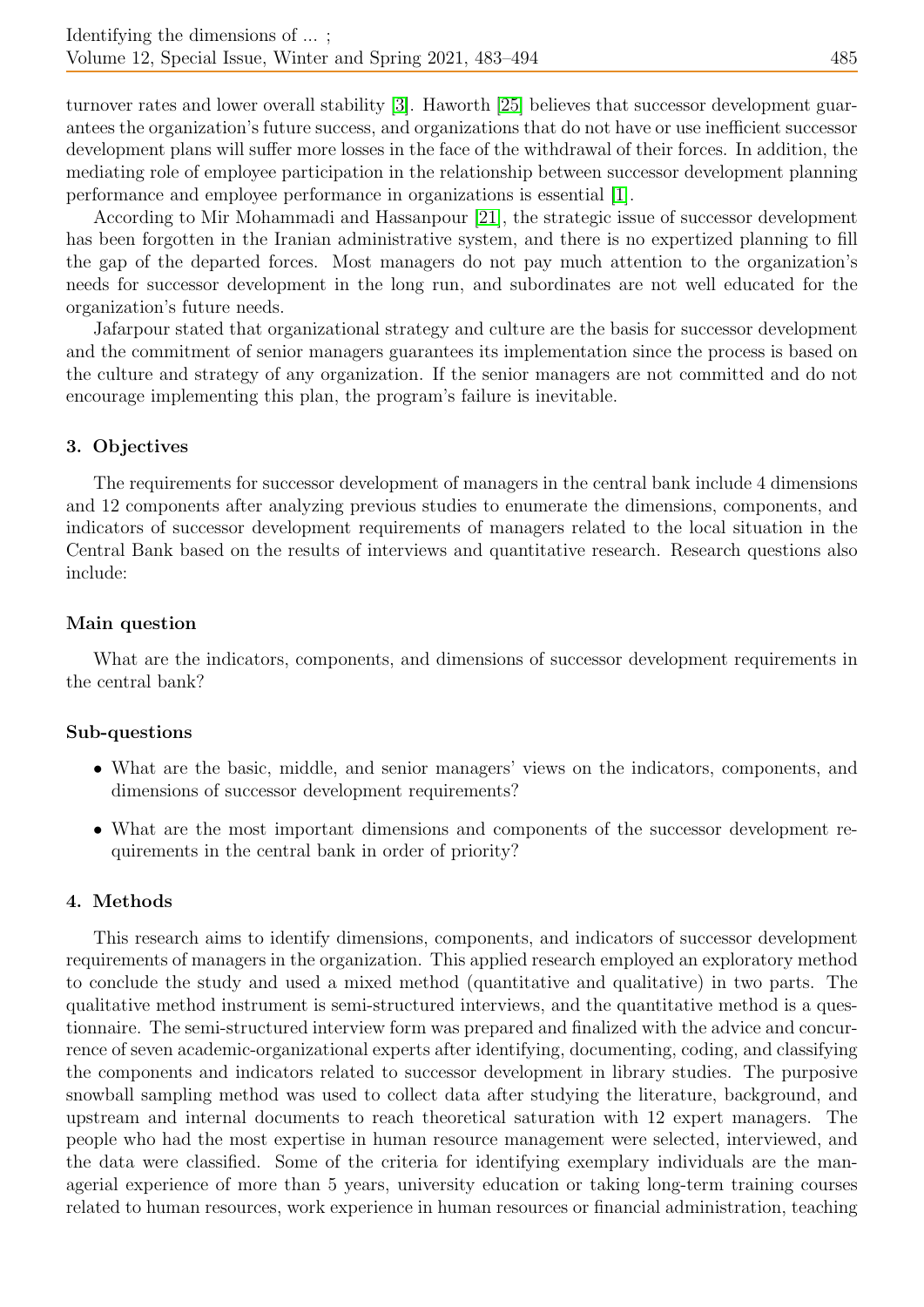experience in human resources processes. The process of interviewing senior executives and critical informants continued until the complete identification, description, and description of the dimensions, components, and indicators and the achievement of theoretical saturation after purposive sampling.

In the quantitative stage, a researcher-made questionnaire was developed based on the views of the interviewed experts after conducting the interviews and coding and compiling the indicators. Out of 1100 people in the statistical population, 285 people were determined as the sample size based on stratified random sampling method using Morgan table. This sampling method is selected to benefit from managers' opinions of different central bank departments in proportion to the population working in each major area of the central bank (economic, foreign exchange, administrative-financial, legal, new technologies, international, and supervisory).

The formal method was used to ensure validity in the quantitative part of the research. Since the interview questions were obtained from the results of document analysis and questionnaire questions from the results of the interviews, their content validity was confirmed, and only the formal validity of the codes and questions was examined. Participatory feedback strategies and receiving feedback from colleagues in the qualitative part of the research were also used to improve validity. According to the participant feedback strategy, the researcher presents their interpretations to the participants and identifies and corrects the perceived areas. In other words, it was examined whether the subjects agreed with what the researcher said about them. The researcher spends time discussing the explanations and results of work with other researchers and colleagues and seeks to identify problems with them based on the strategy of receiving the colleagues' opinions. Triangulation method and the documentation process were used to evaluate the reliability of the tools in the qualitative stage. Accordingly, the interview process was recorded in the interview analysis, and Cronbach's alpha coefficient was used to measure the reliability and internal correlation of the quantitative. First, 30 questionnaires were distributed among the statistical population in the pre-test stage, which is 0.89 (above 0.7) in all components, indicating the coherence within the questionnaire.

Indicators related to successor development requirements were componentized to analyze the data in the qualitative part through content and component analysis. Open and axial coding process was used to analyze the data by content analysis method. Dimensions, components, and indicators related to the successor development requirements of managers were identified by identifying, taking notes, and classifying concepts by analyzing the content of the interviews. The collected data, notes, and transcripts of the interviews were analyzed to classify into open categories in open-source codes and extracted codes. Finally, categories were revised, duplicates were removed, similar and smaller items were merged, and components were categorized within dimensions. Consensus and agreement were reached with seven senior managers of the organization and three university human resources specialists (consultants in the field of human resources of the organization) in the form of a focus group for 12 hours (three sessions) on the dimensions, components, and indicators of the model after finalizing the data analysis and extracting the conceptual model to measure the validity of the model.

One sample t-test was used in the quantitative section to study the dimensions and components of surrogacy. Finally, the Friedman test was used using SPSS software to prioritize each of the components of foster care.

## 5. Findings

## A: Qualitative research results (results from semi-structured interviews)

The research items and indicators were extracted in the qualitative stage of the research through semi-structured interviews with senior managers and experts of the Central Bank using the purposive sampling method. Finally, 4 dimensions, 12 components, and 68 indicators were identified as successor development requirements in the Central Bank. The following table represents the successor development components in the central bank based on the views of senior managers and experts.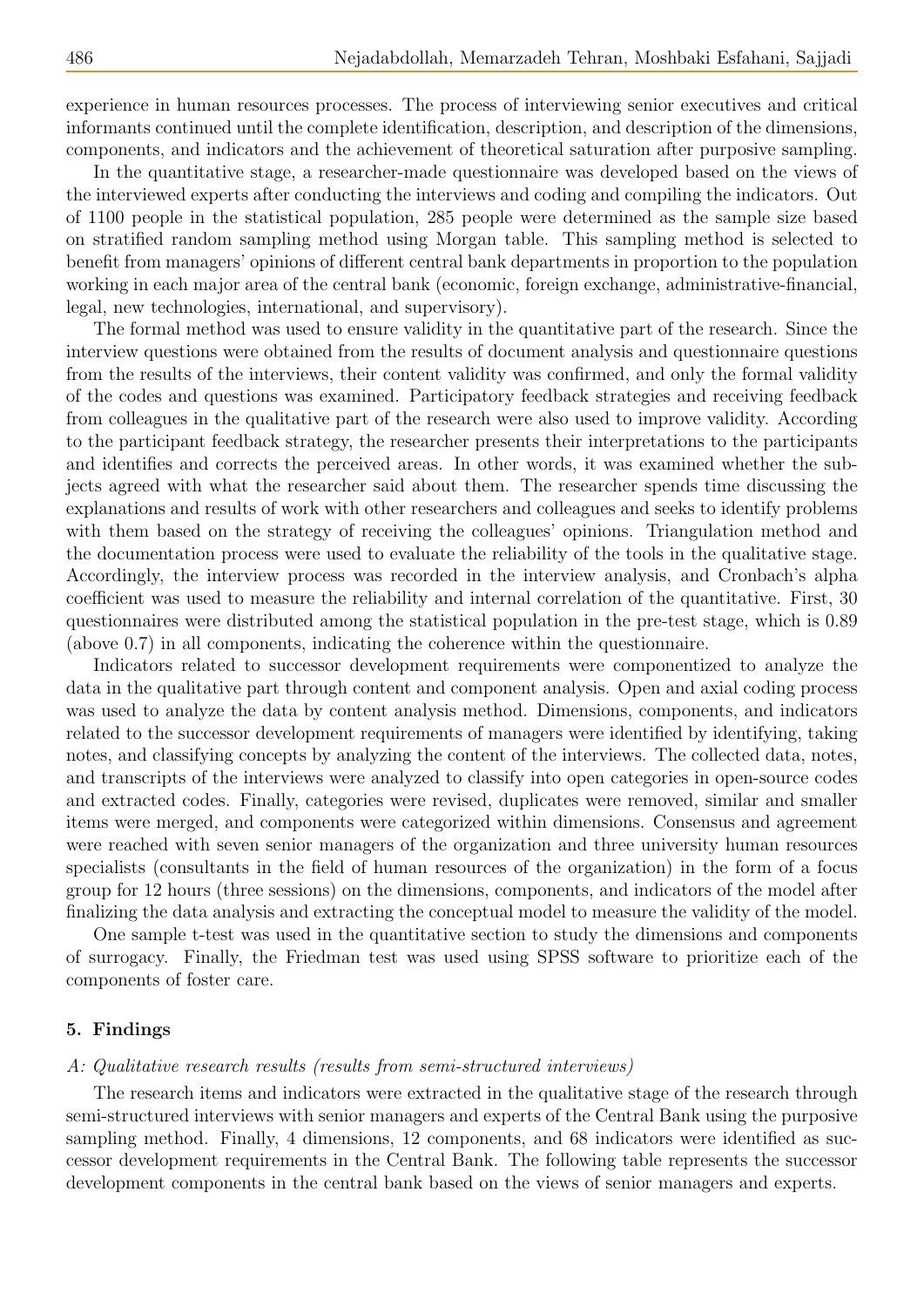| Informed experts                                      |                             | Indicators<br>compiled from<br>open                                                                                                                                                                                                                 |
|-------------------------------------------------------|-----------------------------|-----------------------------------------------------------------------------------------------------------------------------------------------------------------------------------------------------------------------------------------------------|
| and senior man-<br><b>Dimensions</b>                  | Main componentssource       |                                                                                                                                                                                                                                                     |
| agers                                                 |                             |                                                                                                                                                                                                                                                     |
| M2.<br>M1.<br>M3.<br>M4. M6. M7. M9.<br>M10.M11. M12  | (5 indicators)              | Data management Creating a learning environment and<br>knowledge sharing in the organization,<br>formal rules and regulations in the im-<br>plementation of the successor develop-                                                                  |
| Organizational                                        |                             | ment system, reengineering the duties<br>and organizational structure of the cen-<br>tral bank, establishing an effective for-<br>mal and informal communication net-<br>work in the organization, the need for<br>transparency in the organization |
| $\overline{\text{M7}}$<br>M2. M4. M6.<br>preparedness | Organizational Cul-         | Support of senior central bank man-                                                                                                                                                                                                                 |
| M8. M10.M11.                                          | ture (6 indicators)         | agers in implementing successor devel-                                                                                                                                                                                                              |
|                                                       |                             | opment, adherence to successor devel-<br>opment planning in promotion and ap-                                                                                                                                                                       |
|                                                       |                             | pointment of managers, promoting a cul-                                                                                                                                                                                                             |
|                                                       |                             | ture of responsibility and service in the                                                                                                                                                                                                           |
|                                                       |                             | central bank, participation of central                                                                                                                                                                                                              |
|                                                       |                             | bank managers in decision-making, sup-                                                                                                                                                                                                              |
|                                                       |                             | porting human resources management in                                                                                                                                                                                                               |
|                                                       |                             | its implementation, the rule of law                                                                                                                                                                                                                 |
| M1. M3. M5. M6.                                       |                             | Futuristic cognition Outlining the vision and mission of                                                                                                                                                                                            |
| M8. M9.                                               | $(3$ indicators)            | the organization, conducting compara-                                                                                                                                                                                                               |
|                                                       |                             | tive studies and empiricism of organiza-                                                                                                                                                                                                            |
|                                                       |                             | tions, future research in the field of suc-<br>cessor development planning                                                                                                                                                                          |
| M2. M3. M6. M7.                                       |                             | Identifying key situ-Job description review, analysis of du-                                                                                                                                                                                        |
| M8. M10.M12.                                          |                             | ations (5 indicators) ties of departments and units, job eval-                                                                                                                                                                                      |
|                                                       |                             | uation and timing of jobs, job prioriti-                                                                                                                                                                                                            |
|                                                       |                             | zation, identification of key positions in                                                                                                                                                                                                          |
| Development of                                        |                             | different levels of the Central Bank                                                                                                                                                                                                                |
| M1. M2. M3. M4. competencies                          |                             | Professional compe-Accountability, Communication Skills,                                                                                                                                                                                            |
| M5. M6. M7. M8.                                       | tencies (13 indica-Research | Morale,<br>Human<br>Resource                                                                                                                                                                                                                        |
| M9. M10.M12.                                          | tors)                       | Management, Organizational Relation-                                                                                                                                                                                                                |
|                                                       |                             | ship Management, Leadership, Organi-<br>zational Identity, Teamwork, Organiza-                                                                                                                                                                      |
|                                                       |                             | tional Belonging and Commitment, Pro-                                                                                                                                                                                                               |
|                                                       |                             | cess and Creativity Attitude, Creative                                                                                                                                                                                                              |
|                                                       |                             | Thinking, Bargaining Power, Foresight                                                                                                                                                                                                               |
|                                                       |                             | and Strategic Thinking,                                                                                                                                                                                                                             |

Table 1: Dimensions and components of successor development based on the managers' view (based on semi-structured interviews)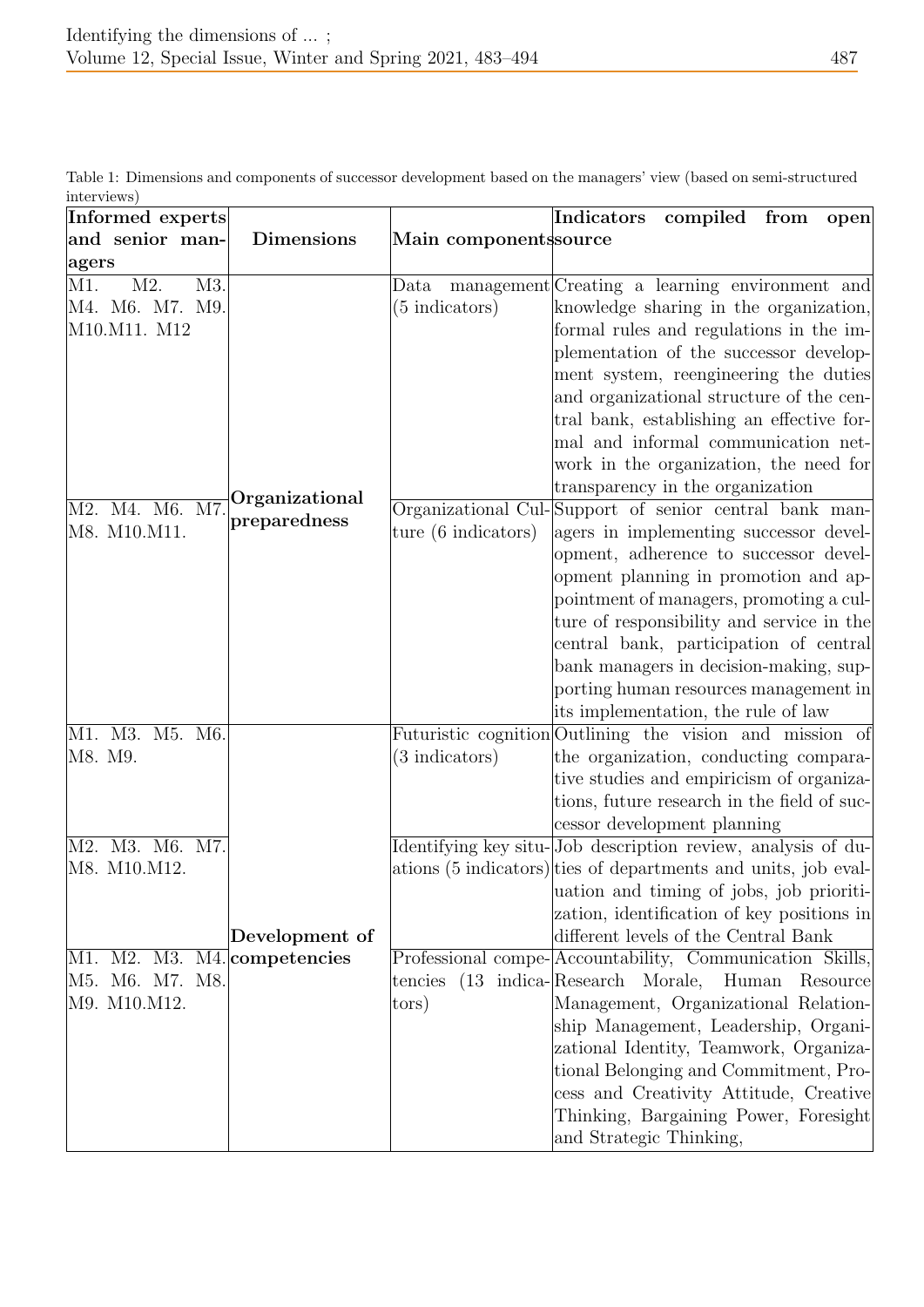| M1. M2. M4. M7.   |            | Identification | and Discovering managerial talents, review-               |
|-------------------|------------|----------------|-----------------------------------------------------------|
| M8. M9. M10.M12.  |            | acquirement    | $(4)$ ing the process of manpower plan-                   |
|                   |            | indicators)    | ning, forming a successor development                     |
|                   |            |                | treasury with managerial competencies,                    |
|                   |            |                | identifying administrative talents                        |
| M3. M4. M6. M7.   |            | Occupational   | path Needs assessment and prioritization of               |
| M9.M12.           |            | (5)<br>design  | indica-positions and development of career                |
|                   |            | tors)          | path work, design of personal develop-                    |
|                   |            |                | ment plans, creation of incentive mech-                   |
|                   |            |                | anism in the successor development sys-                   |
|                   |            |                | tem, design of management development                     |
|                   |            |                | plans, promotion, and appointment of                      |
|                   |            |                | managers based on regulations and rules                   |
| M2.<br>M3.<br>M1. |            |                | Education and de-Designing a coaching and mentoring sys-  |
| M4. M5. M6. M7.   |            | velopment      | (7 indi-tem, designing management training,               |
| M8. M9. M10.M11.  |            | cators)        | training needs assessment of managers                     |
| M12.              |            |                | in the field of organizational manage-                    |
|                   |            |                | ment, designing and implementing in-                      |
|                   |            |                | sight and value training courses, hold-                   |
|                   |            |                | ing workshops to upgrade skills and jobs,                 |
|                   |            |                | evaluating training programs, promot-                     |
|                   | Empowering |                | ing and appointing managers based on                      |
|                   | human      |                | required passed training                                  |
| M1. M2. M3. M4.   |            | Performance    | man-Assessing the interests and attitudes of              |
| M5. M8. M10.      | resources  |                | agement system (6 employees to the environment of the or- |
|                   |            | indicators)    | ganization, analyzing the general man-                    |
|                   |            |                | agerial competencies of the organization,                 |
|                   |            |                | managing the performance of managers                      |
|                   |            |                | continuously, providing continuous feed-                  |
|                   |            |                | back, evaluating the successor develop-                   |
|                   |            |                | ment process, benefiting from new and                     |
|                   |            |                | practical methods of performance evalu-                   |
|                   |            |                | ation                                                     |
| M1. M3. M4. M8.   |            | Motivation     | system Payment of salaries and benefits based             |
| M11.              |            | (4 indicators) | on performance, the job security of tal-                  |
|                   |            |                | ented human resources, providing effec-                   |
|                   |            |                | tive and targeted rewards, employing                      |
|                   |            |                | talented people in related positions                      |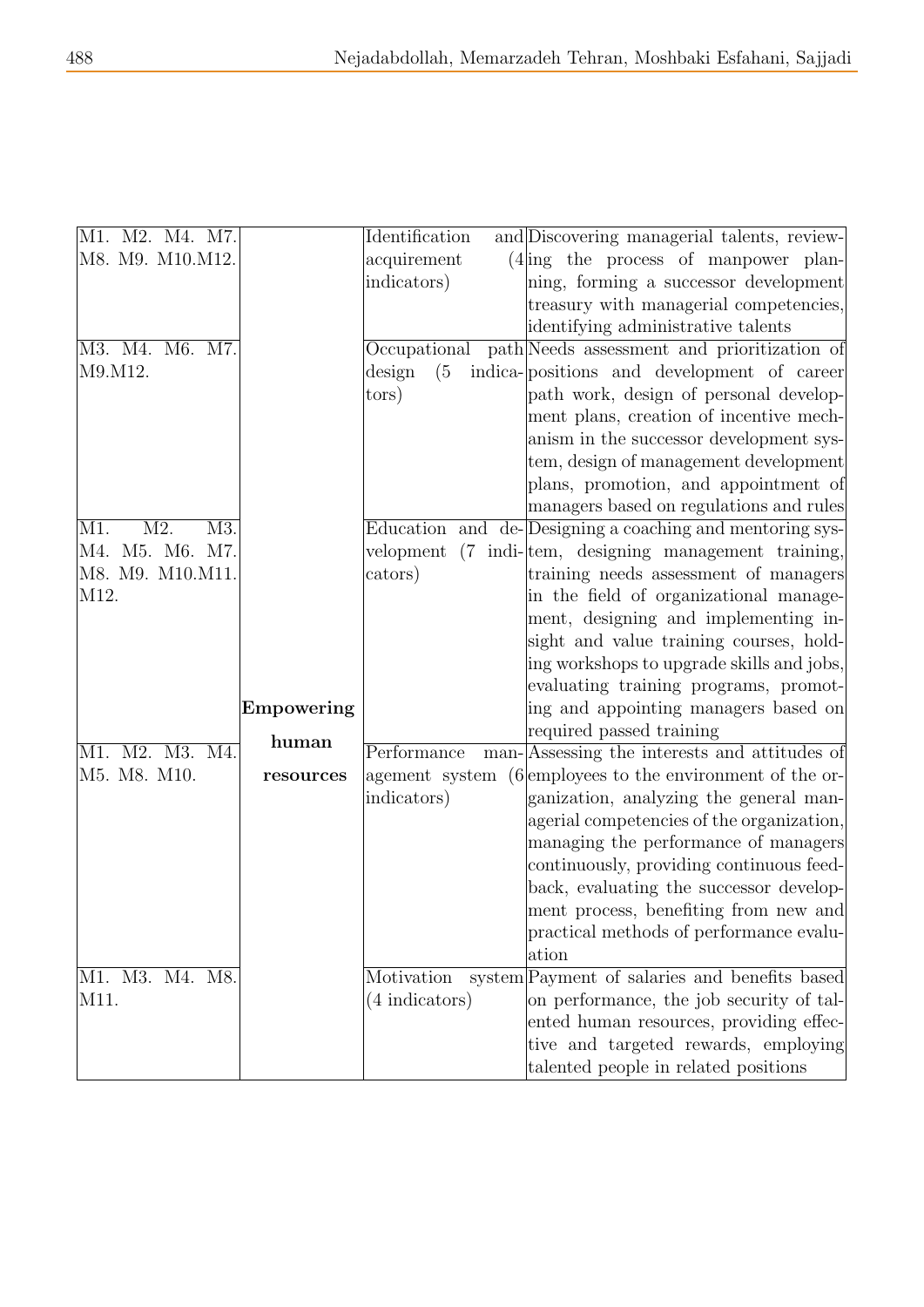|  |          | M2. M3. M5. M7. |            | Intellectual                           | and Pathology and review of the current sit-               |
|--|----------|-----------------|------------|----------------------------------------|------------------------------------------------------------|
|  |          | M8. M11.M12.    |            |                                        | knowledge facilities uation of successor development man-  |
|  |          |                 |            | (4 indicators)                         | agement in the Central Bank, develop-                      |
|  |          |                 |            |                                        | ment of capabilities, competencies, and                    |
|  |          |                 |            |                                        | soft skills of central bank managers, co-                  |
|  |          |                 |            |                                        | operation of other departments in the                      |
|  |          |                 |            |                                        | implementation of successor develop-                       |
|  |          |                 |            |                                        | ment management, creation of knowl-                        |
|  |          |                 |            |                                        | edge management system and documen-                        |
|  |          |                 |            | tation of knowledge and experiences of |                                                            |
|  |          |                 | Underlying |                                        | managers                                                   |
|  |          | M1. M4. M6. M8. | factors    | Infrastructure                         | and Redesign and reform the organizational                 |
|  | M10. M12 |                 |            |                                        | development facili-structure of the Central Bank in accor- |
|  |          |                 |            | ties (6 indicators)                    | dance with organizational needs and poli-                  |
|  |          |                 |            |                                        | cies, build organizational capacity and sta-               |
|  |          |                 |            |                                        | bility and develop the next generation of                  |
|  |          |                 |            |                                        | leadership, pay attention to legal require-                |
|  |          |                 |            |                                        | ments and needs, establish growth and re-                  |
|  |          |                 |            |                                        | search centers in the Central Bank, man-                   |
|  |          |                 |            |                                        | agerial stability, transparency, and broad                 |
|  |          |                 |            |                                        | communication                                              |



Figure 1: Dimensions and components related to the successor development of managers in the Central Bank of the Islamic Republic of Iran

# B: Quantitative analysis of results

# B-1: Investigating the status of the successor development components of central bank managers

First, the qualitative stage was performed, and then the dimensions, components, and indicators of successor development of central bank managers were classified from the interview results. In the next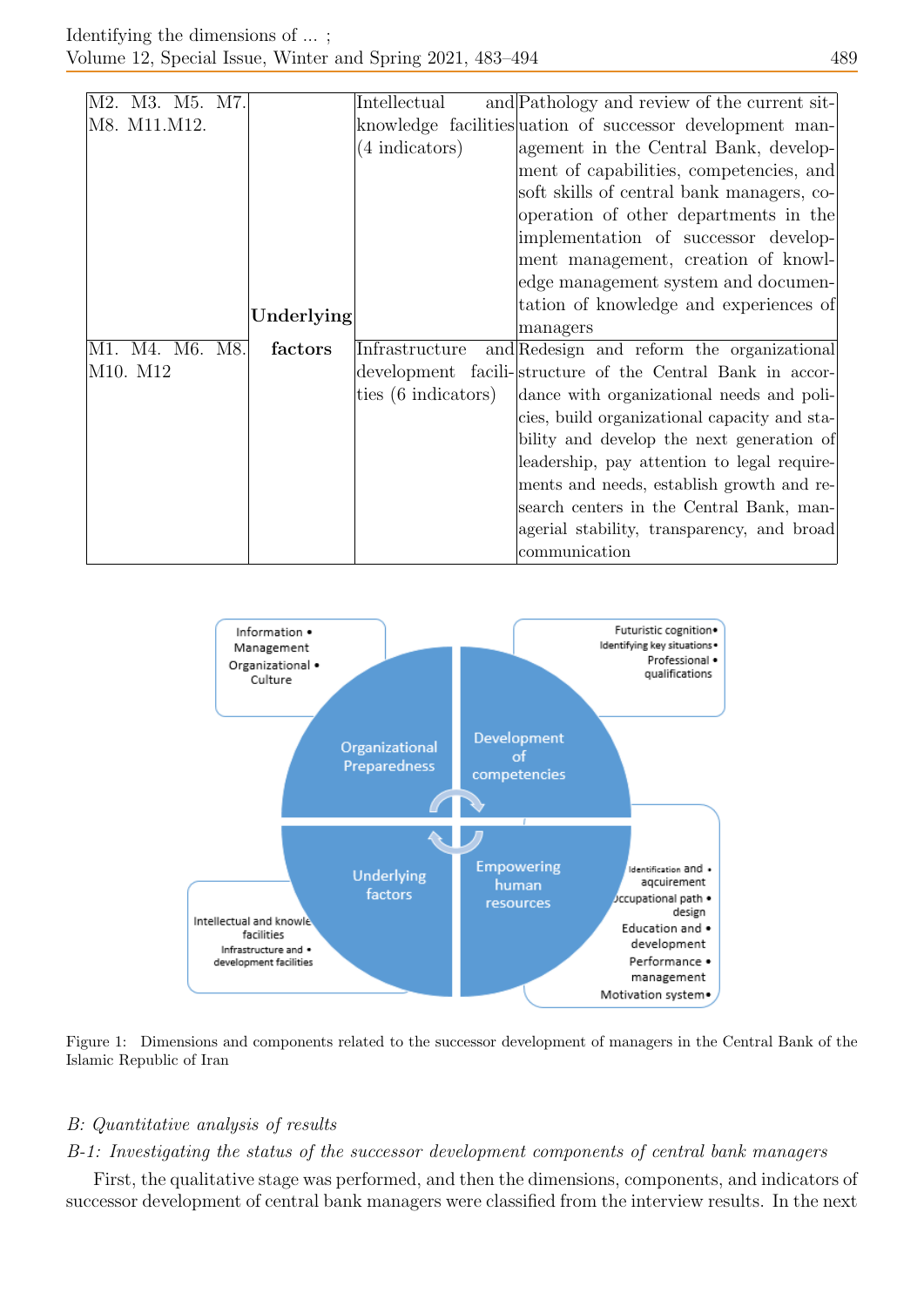stage, the views of other basic, middle, and senior managers of the Central Bank on the calculated indicators regarding the dimensions of successor development were examined in the quantitative stage of the research using a researcher-made questionnaire whose indicators were derived from the results of the qualitative phase, which were prioritized according to their importance.

|                | Table 2: T-test results of samples of successor development components of central bank managers |        |          |                |        |               |         |      |          |
|----------------|-------------------------------------------------------------------------------------------------|--------|----------|----------------|--------|---------------|---------|------|----------|
|                | No. Comp-                                                                                       |        | Experi-  | stan-          | heore- |               | Degree  |      | Nunn-    |
|                | onent                                                                                           | $Q$ ty | mental   | dard           |        | tical t-Value | of      | Sig. | ally     |
|                |                                                                                                 |        | mean     | deviation mean |        |               | freedom |      | Spectrum |
| $\mathbf 1$    | Information                                                                                     | 285    | 6.3      | 97.0           | 3      | 0.599         | 284     | 000  | Desired  |
|                | Management                                                                                      |        |          |                |        |               |         |      |          |
| $\overline{2}$ | Organizational Cul-285                                                                          |        | 23.4     | 706.0          | 3      | 298.25        | 284     | 000. | Desired  |
|                | ture                                                                                            |        |          |                |        |               |         |      |          |
| 3              | Futuristic cognition 285                                                                        |        | $39.3\,$ | 115.1          | 3      | 051.5         | 284     | 000  | Desired  |
| 4              | Identifying key situ-285                                                                        |        | 09.4     | 123.1          | 3      | 188.14        | 284     | 000. | Desired  |
|                | ations                                                                                          |        |          |                |        |               |         |      |          |
| $\overline{5}$ | Professional compe-285                                                                          |        | 94.3     | 942.0          | 3      | 578.14        | 284     | 000  | Desired  |
|                | tencies                                                                                         |        |          |                |        |               |         |      |          |
| 6              | Identification<br>and 285                                                                       |        | 12.4     | 158.1          | 3      | 119.14        | 284     | 000  | Desired  |
|                | aqcuirement                                                                                     |        |          |                |        |               |         |      |          |
| $\overline{7}$ | Occupational<br>path 285                                                                        |        | 25.4     | 789.0          | 3      | 99.22         | 284     | 000  | Desired  |
|                | design                                                                                          |        |          |                |        |               |         |      |          |
| 8              | Education and de-285                                                                            |        | 36.4     | 701.0          | 3      | 84.27         | 284     | 000  | Desired  |
|                | velopment                                                                                       |        |          |                |        |               |         |      |          |
| 9              | performance<br>man-285                                                                          |        | 0.4      | 86.0           | 3      | 93.16         | 284     | 000  | Desired  |
|                | agement                                                                                         |        |          |                |        |               |         |      |          |
| 10             | Motivation system                                                                               | 285    | 43.3     | 342.1          | 3      | 71.4          | 284     | 000  | Desired  |
| 11             | Intellectual<br>and 285                                                                         |        | 19.4     | 816.0          | 3      | 21.21         | 284     | 000. | Desired  |
|                | knowledge possibili-                                                                            |        |          |                |        |               |         |      |          |
|                | ties                                                                                            |        |          |                |        |               |         |      |          |
| 12             | Infrastructure<br>and 285                                                                       |        | 76.3     | 696.0          | 3      | 99.15         | 284     | 000  | Desired  |
|                | development<br>facili-                                                                          |        |          |                |        |               |         |      |          |
|                | ties                                                                                            |        |          |                |        |               |         |      |          |

Findings show that the overall mean of successor development components is higher than the expected average (mean=3) (Table [3\)](#page-9-0). Therefore, the view of the sample people towards the calculated components regarding the successor development of central bank managers is higher than the average. Therefore, the view of the sample people towards the calculated components regarding the successor development of central bank managers is higher than the average. The significance level of all components was reported as sig:  $0.000 (P < 0.05)$  to evaluate the significance status of the t-test. Given that the significance value is less than 0.05, the experimental mean is significantly different from the theoretical mean. From the point of view of the sample, the calculated components regarding successor development are significant, and this result can be generalized to the whole society. The Nunnally's utility spectrum is in the desired condition based on people's perceptions, the sample of the identified components regarding the successor development of managers.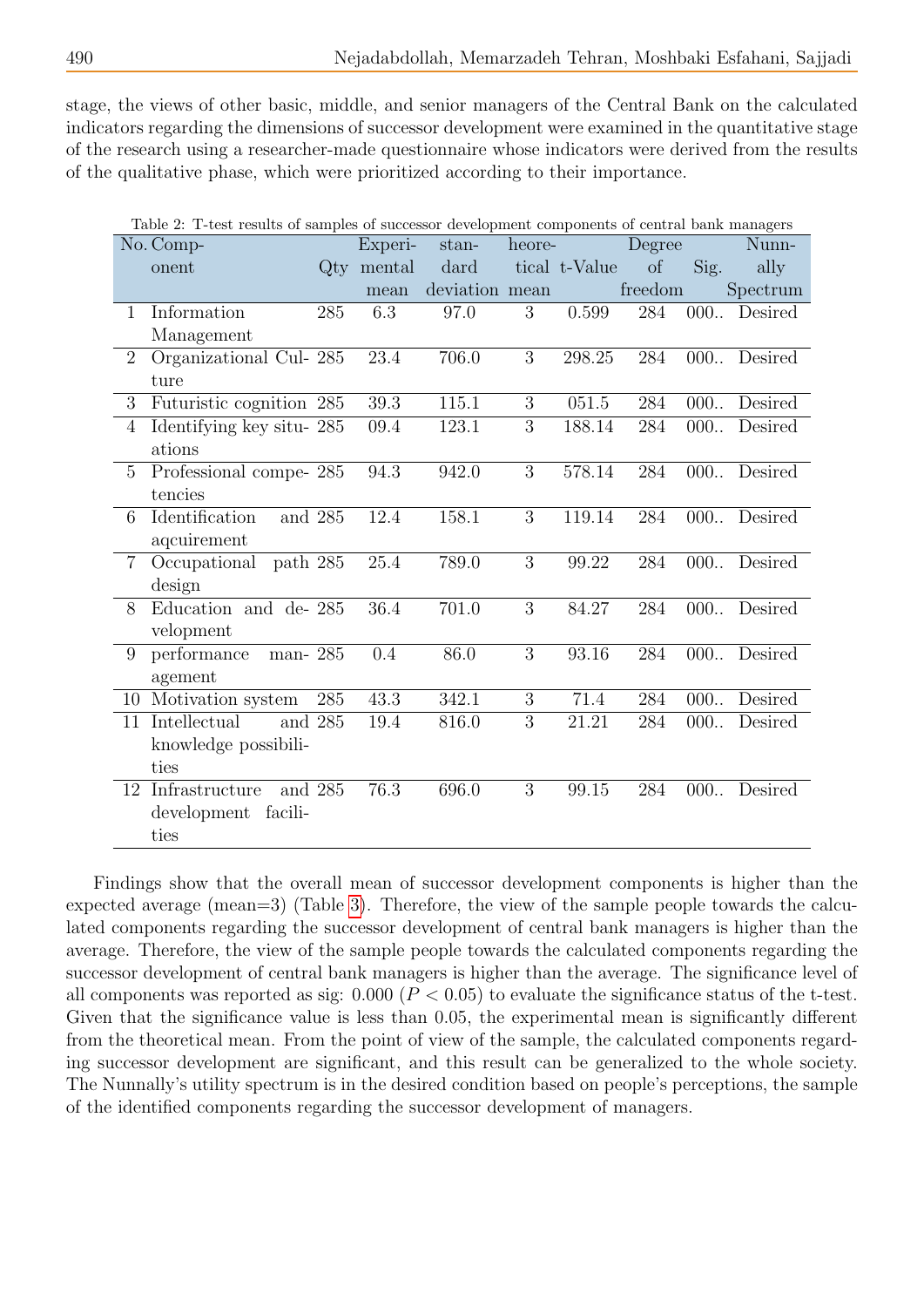$$
T = \frac{\bar{x} - \mu_0}{\frac{S}{\sqrt{n}}} \sim t_{(n-1)}
$$
 (1)

 $\bar{x}$ : mean of the studied sample

 $\mu_0$  specified and fixed number

 $S:$  standard deviation of the studied sample

 $n:$  volume of the studied sample

 $\frac{S}{\sqrt{S}}$  $\overline{n}$ Standard error

 $B-2$ : Prioritizing the components of successor development of central bank managers

Friedman's test was used to prioritize the components of successor development to determine which components are most important in implementing successor development of central bank managers.

 $H_0$  = There is no difference between peer groups in terms of the dependent variable.

 $H_1$  = There is a difference between peer groups in terms of the dependent variable.  $H_0 = \text{Rank}$ averages are not significantly different from each other.

 $H_1$  = Rank averages are significantly different from each other.

## Friedman test statistic calculation formula

$$
Xr^{2} = \frac{12}{nk(k+1)} \sum_{j=1}^{k} R_{j}^{2} - 3n(k+1)
$$
 (2)

 $K:$  Number of groups (number of columns)

N : Number of people (number of rows)

 $R_j$ : Sum of ranks in the j<sup>th</sup> column

 $df = k - 1$  degree of freedom

Considering the chi-square coefficient (294,898) and the significance value (Sig  $= 0.000$ ), it can be stated that the rating observed in the sample can be generalized to the whole population with 95% confidence. Therefore, the occupational path component with an average rank of 7.8 is the most crucial component, and the key position identification component with an average rate of 4.8 is the least important successor development component.

### 6. Conclusion

The purpose of this study was to identify the dimensions, components, and indicators of successor development management in the Central Bank of the Islamic Republic of Iran in a combined (qualitative-quantitative). The following describes each of the relevant dimensions, components, and indicators:

### Organizational preparedness dimension

The support of senior managers of the organization for successor development programs and adherence to its results are among the indicators of the organizational culture component that was mentioned in the results. Celen [\[8\]](#page-10-2) believes that "It is essential that senior managers of the organization actively participate in the public education program and publicly support it. More importantly that they use the program results in their appointments so that their support is taken seriously by the organization members, and its credibility and fairness are guaranteed." Tajeddin mentions the preventive approach of successful organizations in developing successor development programs.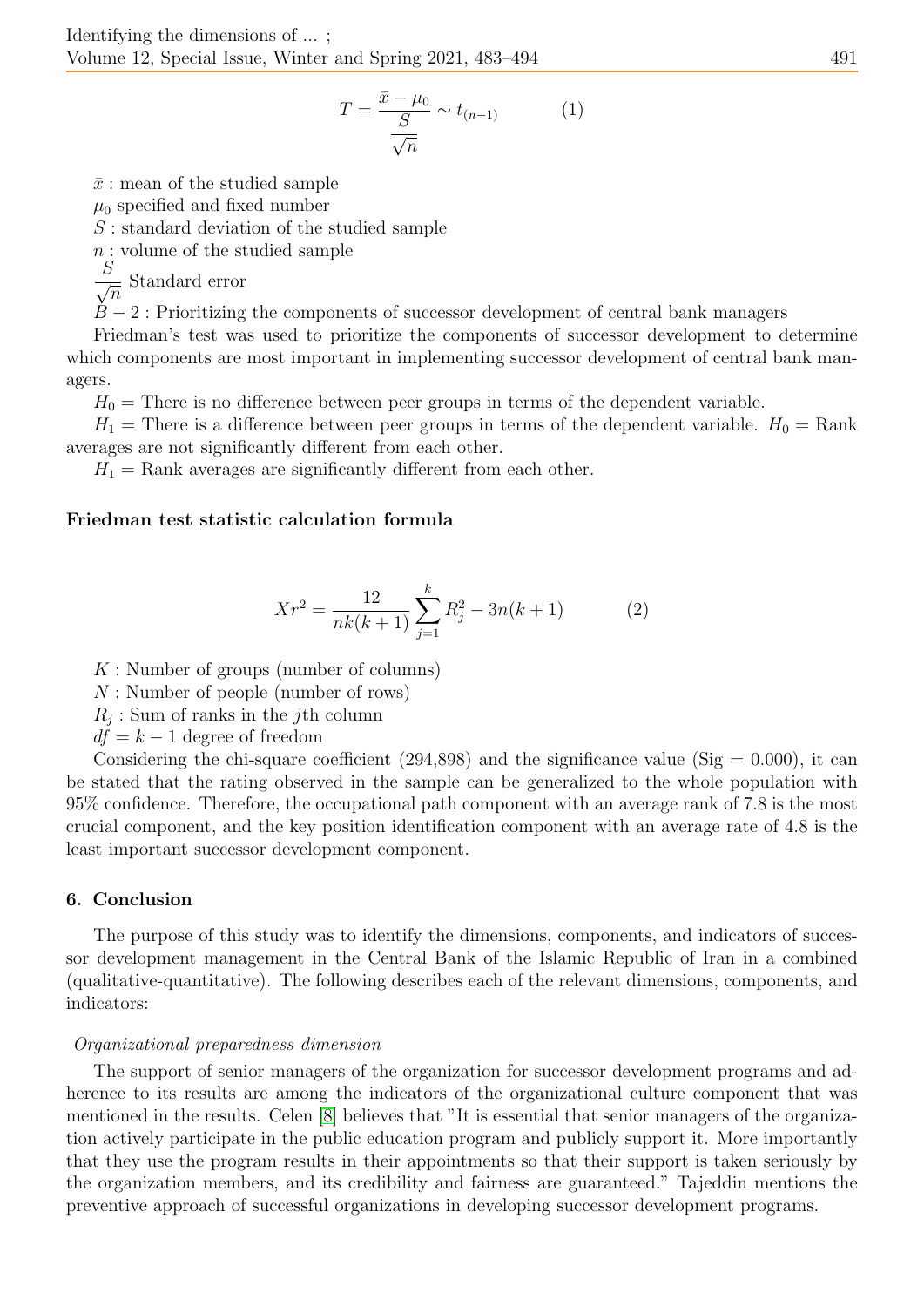| No. Components                                   |     |      | frequency Mean Standard Average |        | Chi-        |      |
|--------------------------------------------------|-----|------|---------------------------------|--------|-------------|------|
|                                                  |     |      | deviation                       | rating | square      | Sig  |
|                                                  |     |      |                                 |        | coefficient |      |
| Information<br>Man-<br>$\overline{4}$            | 285 | 3.6  | 0.97                            | 7.34   |             |      |
| agement                                          |     |      |                                 |        |             |      |
| 11 Organizational Cul-                           | 285 | 4.23 | 0.706                           | 5.09   |             |      |
| ture                                             |     |      |                                 |        |             |      |
| Futuristic cognition<br>5                        | 285 | 3.39 | 1.115                           | 7.3    |             |      |
| 12 Identifying key situ-                         | 285 | 4.09 | 1.123                           | 4.8    |             |      |
| ations                                           |     |      |                                 |        |             |      |
| Professional compe-<br>3                         | 285 | 3.94 | 0.942                           | 7.38   |             |      |
| tencies                                          |     |      |                                 |        |             |      |
| Identification<br>8<br>and                       | 285 | 4.12 | 1.158                           | 6.44   | 294.898     | .000 |
| aqcuirement                                      |     |      |                                 |        |             |      |
| Occupational path<br>$\mathbf{1}$                | 285 | 4.25 | 0.789                           | 7.8    |             |      |
| design                                           |     |      |                                 |        |             |      |
| Education and de-<br>$\mathcal{D}_{\mathcal{L}}$ | 285 | 4.36 | 0.701                           | 7.53   |             |      |
| velopment                                        |     |      |                                 |        |             |      |
| performance<br>7<br>man-                         | 285 | 4.0  | 0.86                            | 6.57   |             |      |
| agement                                          |     |      |                                 |        |             |      |
| 10 Motivation system                             | 285 | 3.43 | 1.342                           | 5.13   |             |      |
| Intellectual<br>9<br>and                         | 285 | 4.19 | 0.816                           | 5.3    |             |      |
| knowledge possibili-                             |     |      |                                 |        |             |      |
| ties                                             |     |      |                                 |        |             |      |

<span id="page-9-0"></span>Table 3: T-test results of samples of successor development components of central bank managers

### Development of competencies

One of the indicators of the conceptual model and the obtained results is the attention to the successor development planning program in the vision, missions, and strategies of the organization. Different organizational studies have the special attention of different organizations to this issue as one of the continuous and long-term strategies and programs.

Other identified components in the research results are professional competencies and personality traits for successor development. Currently, the general competencies and tasks of the staff and specialized departments of the Central Bank as a policymaker in the monetary and banking field of the country have not been well updated and do not meet the current needs of the missions of the Central Bank. The results of this research are also in line with [\[29\]](#page-11-6).

## Empowering human resources

An integrated approach focused on identifying and retaining employees should be supported by solutions that can link employee development and career paths with the organization's overall successor development plans. Mohammadi [\[23\]](#page-11-7) emphasized the necessity of training and empowering employees.

Another component is the identification and acquirement of management talents. Aminzadeh points out identifying successors to critical positions and senior people in an organization is essential, but successor development planning is not limited to get people to take on senior management positions in the organization, and the organization must continuously identify key people.

Reviewing the job descriptions of offices and employees and evaluating employees are among the indicators associated with this dimension. Reviewing the job descriptions of offices and employees and evaluating employees are among the indicators related to this dimension. Concluded that the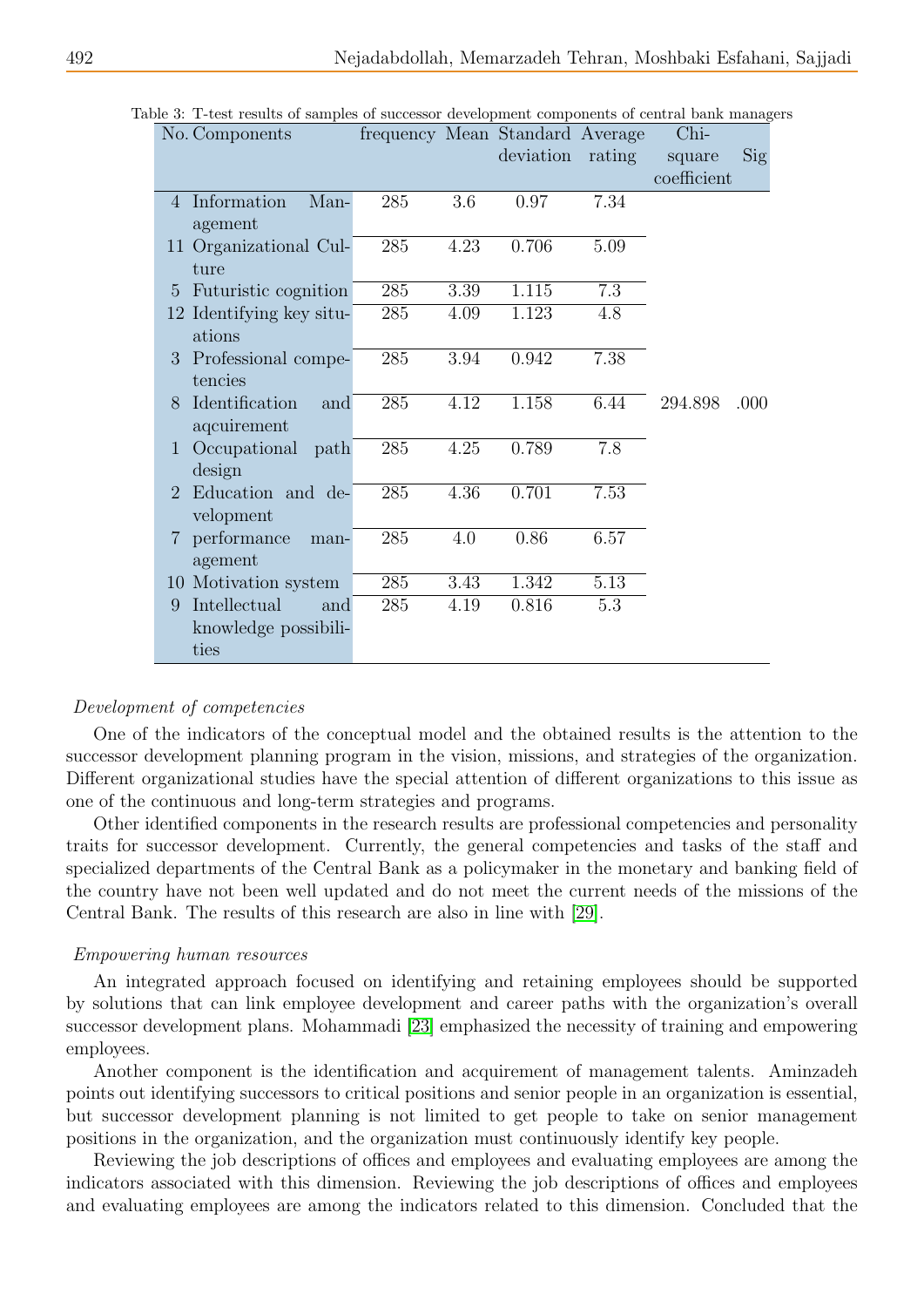managers of Bank Melli should determine the job descriptions of key positions in that organization and consider periodic evaluations of individuals considering their talents.

## Underlying factors

Underlying factors supporting factors in implementing the knowledge management system include the intellectual and knowledge facilities required in the organization and infrastructure and development facilities. Development of infrastructure and physical facilities is one of the necessary facilities. Tajuddin expresses that web-based successor development program solutions allow employees to direct and timely access processes and data directly through the computer and the Internet and actively pursue their career development and progress. Generally, the results of this dimension are consistent with [\[16,](#page-10-3) [25,](#page-11-2) [18\]](#page-10-4).

Identifying structural barriers and redesigning and reforming the organizational structure are among the components of infrastructure and development facilities. The importance of this issue is that Toutian Esfahani et al. [\[4\]](#page-10-5) considered it the most important obstacle affecting the establishment of the successor development system. Furthermore, part of the results of this research is in line with  $[1]$ – $[31]$ .

## References

- <span id="page-10-1"></span>[1] M.S. Abdullahi, K. Raman and S.A. Solarin, Mediating role of employee engagement on the relationship between succession planning practice and employee performance in academic institutions: PLS-SEM approach, Journal of Applied Research in Higher Education, Vol. ahead-of-print No. ahead-of print, (2021). https://doi.org/10.1108/JARHE-02-2021-0056
- [2] P. Ahmed, Talent on Demand: Managing Talent in an Age of Uncertainty, Boston, Mass: Harvard Business Press. (2018) 241.
- <span id="page-10-0"></span>[3] J. M. Balaro and L. Polk , Developing an Organization for Future Growth Using Succession Planning, Organization and Development Journal, 35(4) (2017) 41-60.
- <span id="page-10-5"></span>[4] M. Baladi, A. Meshbaki Esfahani and A.H. Winche, Design and Analysis of Operational Pattern of Substitution, Quality Control Monthly, Year 7, 43 (2012).
- [5] K. Barzegar, S.A. Roshan and M. Yaqubi, Designing a Model of talent management system with a combined approach in Sistan and Baluchestan Gas Company, Quarterly Journal of Human Resource Management in the Oil Industry, 44 (2020) 239-264.
- [6] Q. Beheshtifar,M. Nekouei Moghadam and M. Purkiani, Successor development: Creating a Treasury of Talents, Tehran: The Way to Health, (2012).
- [7] Gh. Bordbar, O. Karimi, N. Zare and A. Konjkav Monfared, Identifying Components and Selection Patterns for Optimizing Employee Replacement Model, Quarterly Journal of Human Resources Management Research, Imam Hossein University, 1 (11) (2016) 87-114.
- <span id="page-10-2"></span>[8] C. Celen and M. Wakefield, Talent Management in the 21st Century: Help your Company, (2019).
- [9] J. Chin, Ch. Ying-Yu, CEO succession decision in family businesses e a corporate governance perspective, Asia Pacific Management Review, (2017) 1-7.
- [10] D. Christie, Learning to grow our own: A Study of Succession Planning at Douglas College, Dissertation submitted to Royal Roads University (Canada), (2020).
- [11] J. Conger and R. Fulmer, Developing your leadership pipeline. Harvard Business Review, 81 (2018) 12- 76.
- [12] J.A. Conger, Growing your company's leaders: How great organizations use succession management to sustain competitive advantage, New York, AMACOM, (2019).
- [13] Th. Crandell and et al., Human Resource Development, London: Mc Graw Hill, (2018).
- [14] R. Falmer and J. Unger, Talent identification and successor development breeding (approaches and methods of manager development in the world's leading companies), translated by Behzad, Abolalaei, Tehran: Saramad Publishing, First Edition, (2008).
- [15] R. Greer Charles and M. Virick, Diverse Succession Planning: Lessons from the Industry Leaders, Human Resource Management, 47 (2) (2018) 351–367.
- <span id="page-10-3"></span>[16] K. S. Groves, Integrating leadership development and succession planning best practices, Journal of Management Development, 26 (3)(2019). 265.
- [17] K. Helton, A. Jackson, D. Robeti, Navigating Pennsylvania's Dynamic Workforce: Succession Planning in a Complex Environment, Public Personnel Management. 36 (4) (2017) 335-47.
- <span id="page-10-4"></span>[18] T. Huang, Succession Management Systems and Human ResourceManagement Outcomes, International Journal of Manpower, 22 (8) (2020) 736.